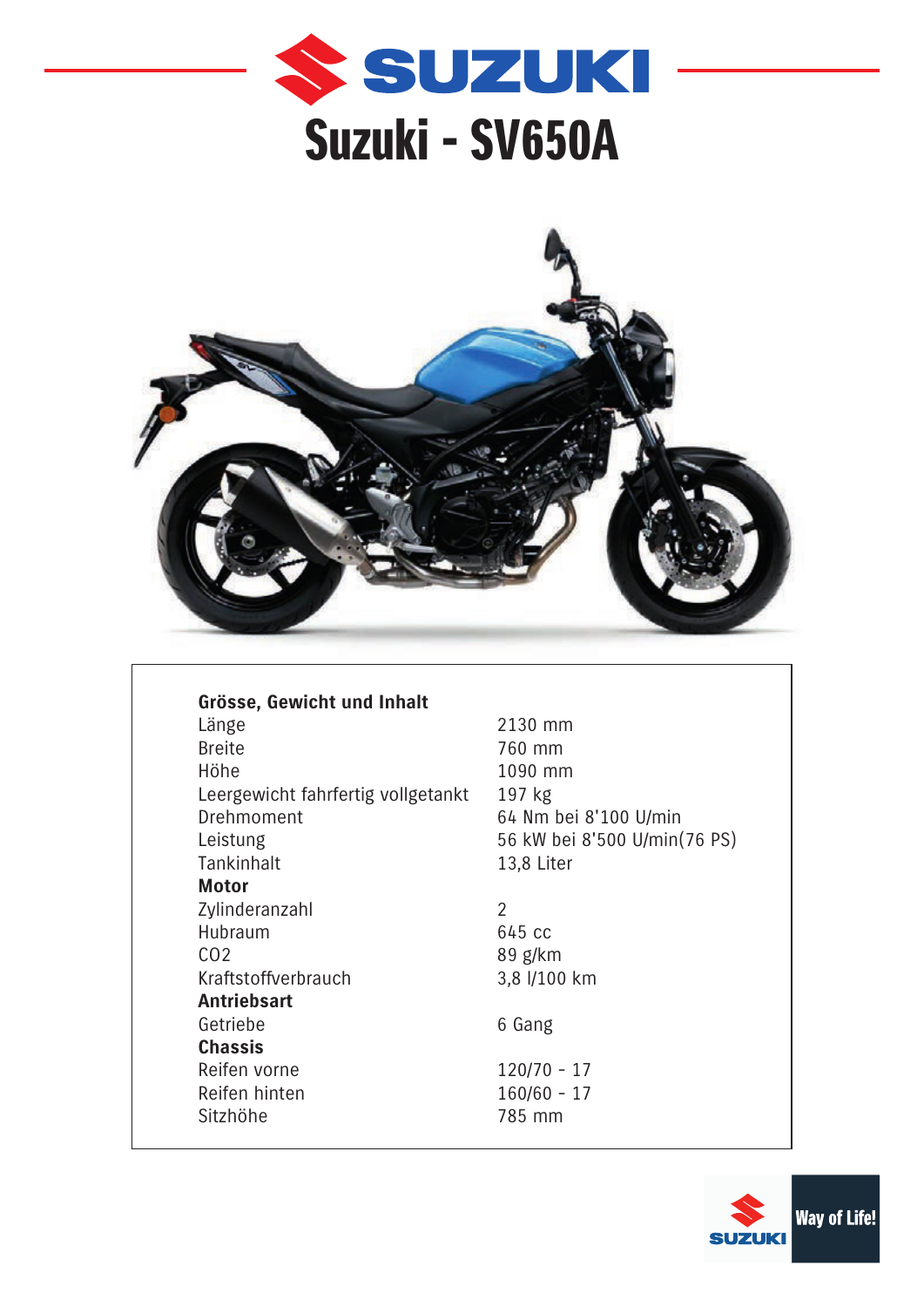

#### MODELL

Modell:

SV650A

 Jahr: 2018

 Datum: 13/04/2018

# ZUBEHÖRKATALOG



U-LOCK

Ref. : 990D0-SIL16-270

# **99,00 CHF Incl. MwSt.**

## **GEPÄCKSYSTEM**



RINGBEFEST. TANKRUCKSA

Ref. : 990D0-04105-000



IHREN HÄNDLER

TEXTILE REAR BAG

Ref. : 990D0-04195-000

# 129,00 CHF Incl. MwSt.



TANK BAG SMALL FOR RING FIXATION Ref. : 990D0-04300-000

**39,00 CHF Incl. MwSt.** 

129,00 CHF Incl. MwSt.

FUEL CAP PROTECTION STICKER



Ref. : 990D0-04K04-PAD

14,95 CHF Incl. MwSt.



TANKBAG LARGE FOR RINGFIXATION Ref. : 990D0-04600-000

189,00 CHF Incl. MwSt.

TOP CASE CARRIER

Ref. : 990D0-18K00-060

179,00 CHF Incl. MwSt.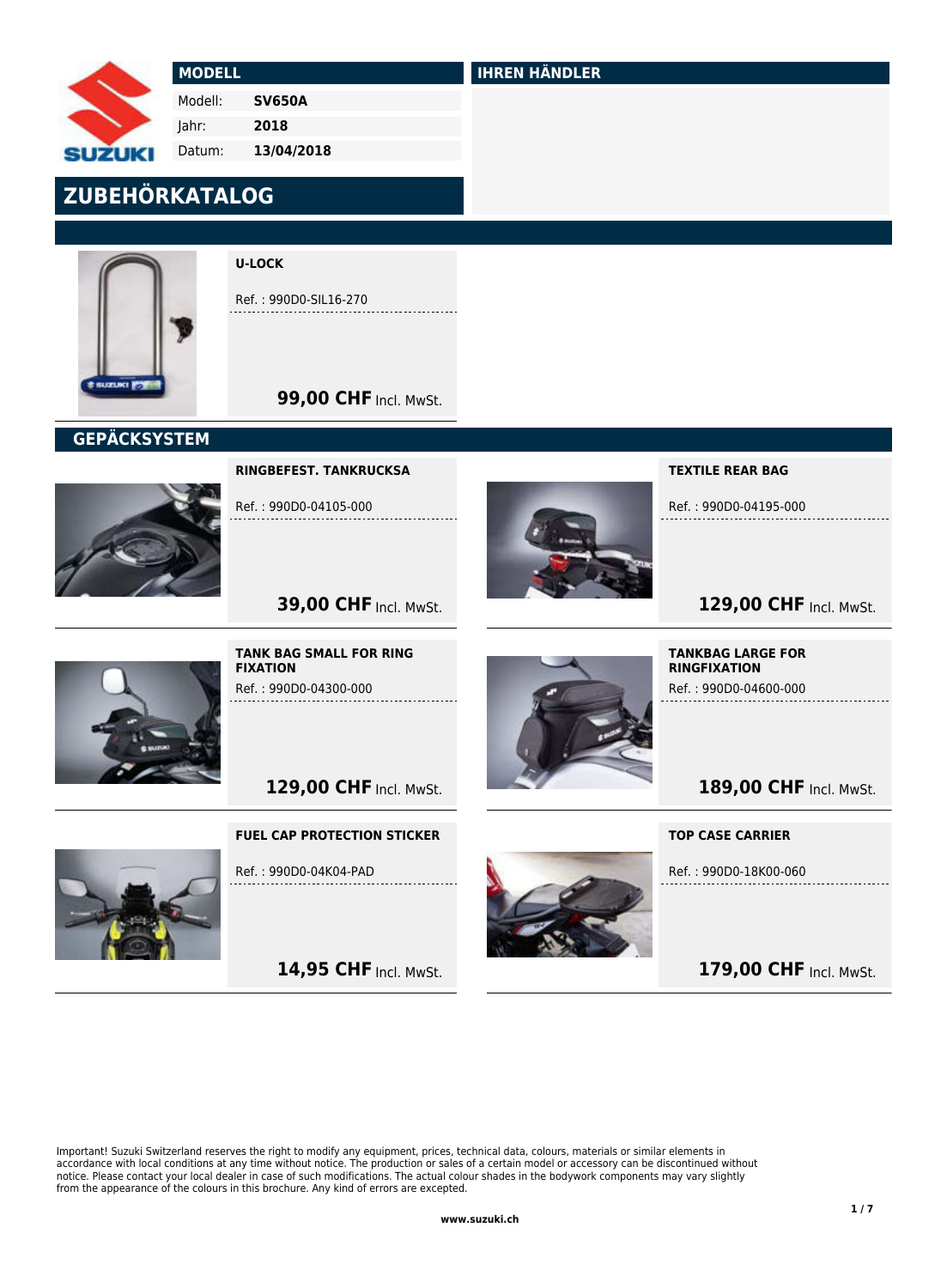

#### TOP CASE ADAPTER PLATE

Ref. : 990D0-99999-078



#### TOP CASE SET 27L

Ref. : 990D0-B2700-000

119,00 CHF Incl. MwSt.

29,00 CHF Incl. MwSt.

KIT ROYSTER BAGS & CARRIER

Ref. : KITROYSTERBAGSSV650

SV650L7~



**469,00 CHF Incl. MwSt.** 

#### AUSPUFFSYSTEM



SCORPION SERKET SS SV650 L6-

Ref. : 999BR-00015



SCORPION SERKET CARBON SV650 L6- Ref. : 999BR-00016

# **509,00 CHF Incl. MwSt.**

## 439,00 CHF Incl. MwSt.

#### KOMFORT & ERGONOMIE



SPORT SEAT SV650 L6-

Ref. : 45100-18K50



NAVI. BRACKET W. DAMPING SYSTEM 22.2MM

Ref. : 990D0-28KNB-000

89,00 CHF Incl. MwSt.

PUIG SCREEN SV650 L6-

Ref. : 999HB-8926F

139,00 CHF Incl. MwSt.

239,00 CHF Incl. MwSt.

## SERVICE & PFLEGE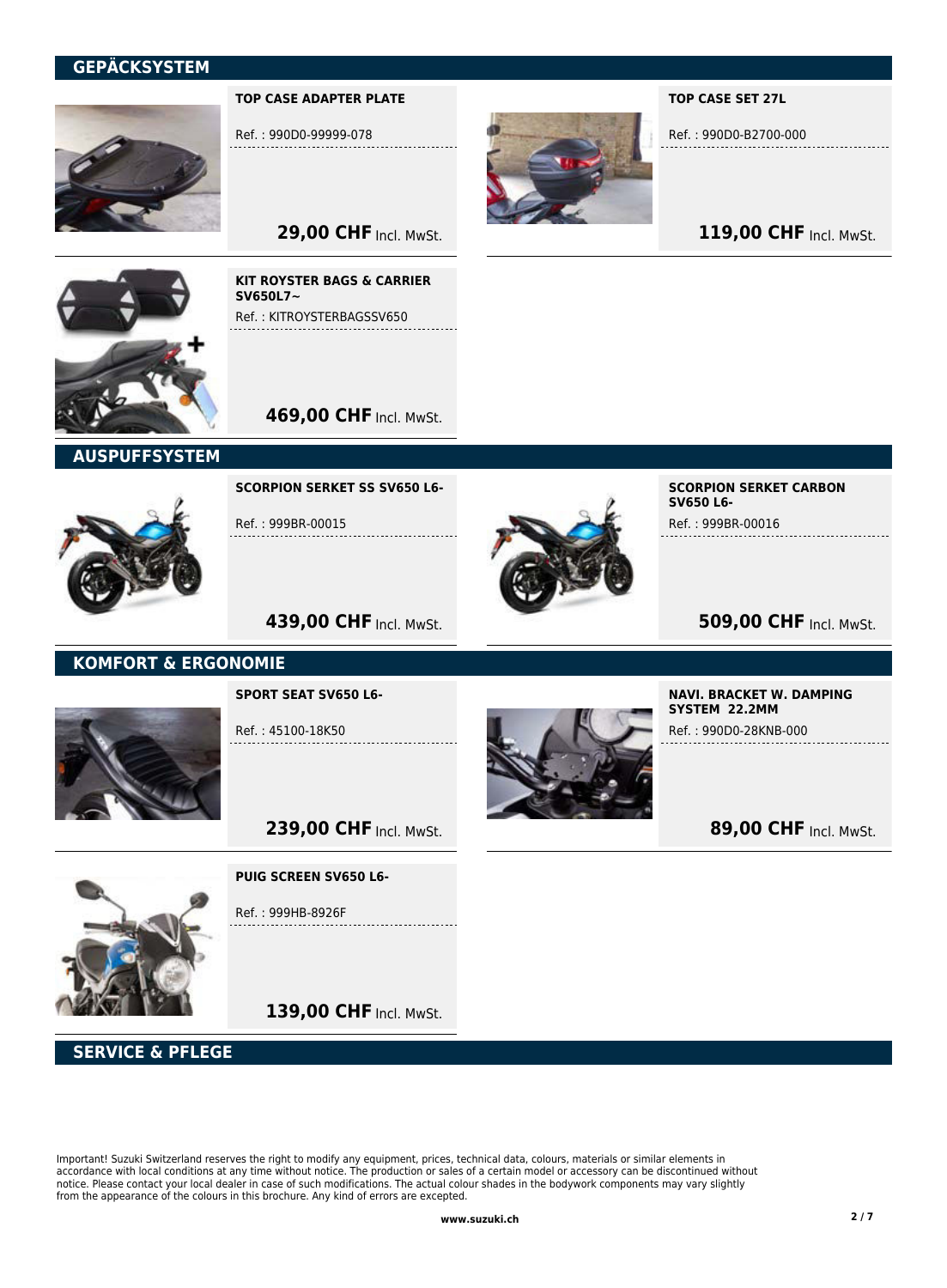## SERVICE & PFLEGE



#### BOBBINS FOR REAR STAND

Ref. : 990D0-04K17-000

CONNECT. CABLE BATTERY

Ref. : 990D0-OPTI1-CAB

SERVICE STAND REAR

Ref. : 990D0-STAND-015

**CHARGER** 

**39,00 CHF Incl. MwSt.** 

14,95 CHF Incl. MwSt.



#### INDOOR DUST COVER SUZUKI LOGO

Ref. : 990D0-IC000-00L

**64,95 CHF Incl. MwSt.** 

OUTDOOR BIKE COVER

Ref. : 990D0-RCGSX-00L

89,00 CHF Incl. MwSt.

ROLLERS FOR STAND 990D0-STAND-010

Ref. : 990D0-STAND-SET

19,00 CHF Incl. MwSt.



**99,00 CHF Incl. MwSt.** 



BATTERY CHARGER

Ref. : 990D0-OPTIM-MB3

89,00 CHF Incl. MwSt.

#### VERSCHALUNGSTEILE & AUFKLEBER

METER VISOR UNIVERSAL TYPE Ref. : 99000-990U0-002

179,00 CHF Incl. MwSt.



SIDE NUMBER PLATE UNIVERSAL **TYPE** 

Ref. : 99000-990U0-003

**329,00 CHF Incl. MwSt.**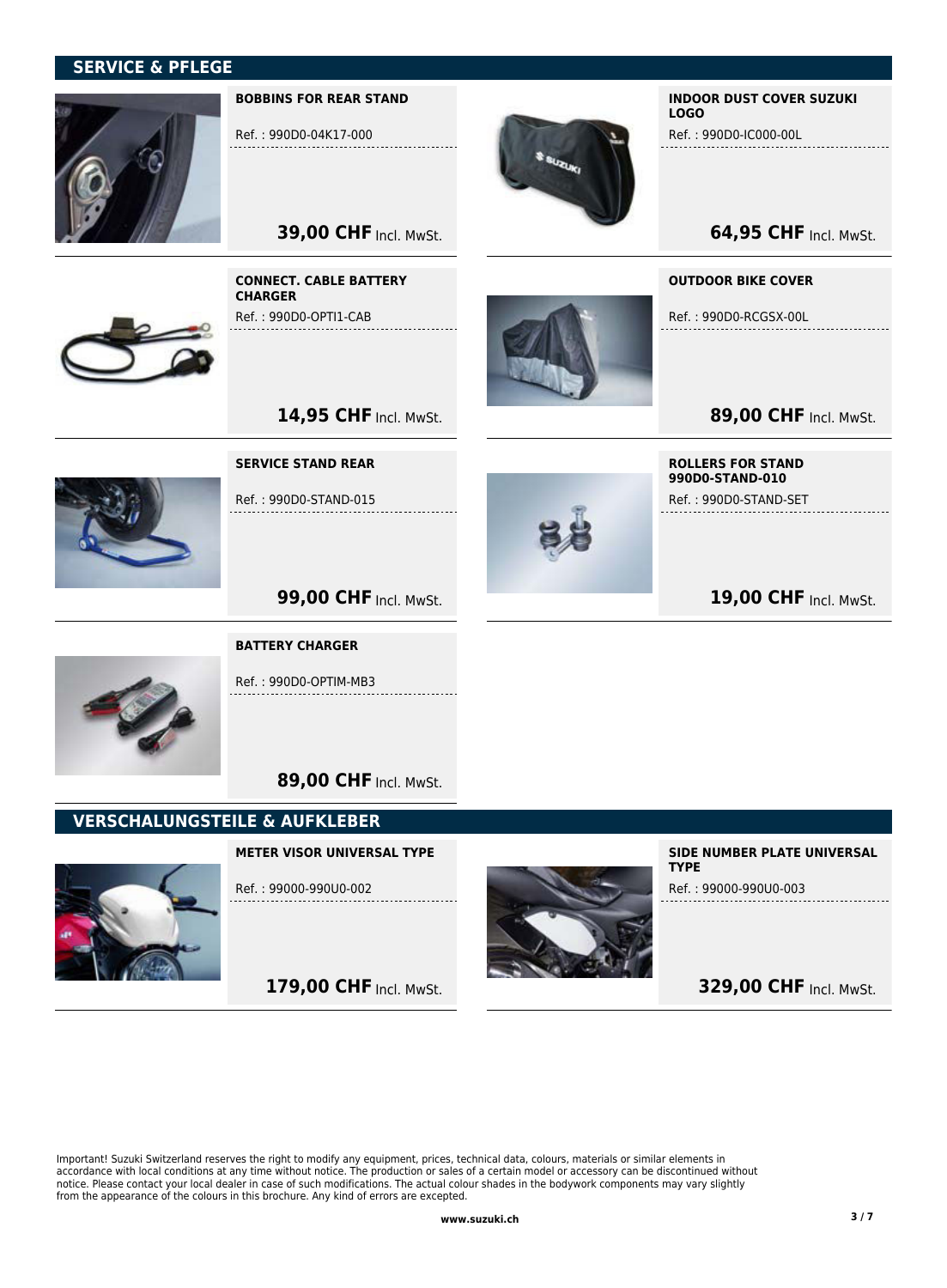

BELLY PAN KIT SV650AL7-BLACK

Ref. : 99000-990U0-004

479,00 CHF Incl. MwSt.



SIDE NUMBER PLATE FOR BODY COLOR RED Ref. : 99000-990U0-007 . . . . . . . . . . . .

**329,00 CHF Incl. MwSt.** 



METER VISOR FOR BODY COLOR RED

Ref. : 99000-990U0-006

179,00 CHF Incl. MwSt.

FUEL CAP PROTECTION STICKER Ref. : 990D0-04K04-PAD

14,95 CHF Incl. MwSt.



STICKER SET SUZUKI

Ref. : 990D0-11J05-PAD



24,95 CHF Incl. MwSt.



19,00 CHF Incl. MwSt.

RIM DECAL STICKER WTH SV LOGO Ref. : 990D0-18K03-PAD

24,95 CHF Incl. MwSt.

FUEL CAP PROTECTION BLACK



Ref. : 990D0-47HA6-BLK

19,00 CHF Incl. MwSt.



VALVE CAP <S>-LOGO,2 PCS

Ref. : 990D0-19069-000

FUEL TANK PROT.FOIL **TRANSPARANT** 

Ref. : 990D0-18K02-PAD

14,95 CHF Incl. MwSt.

FUEL CAP PROT.STICKER CRB, MATT FINISH Ref. : 990D0-47HA6-CRB

19,00 CHF Incl. MwSt.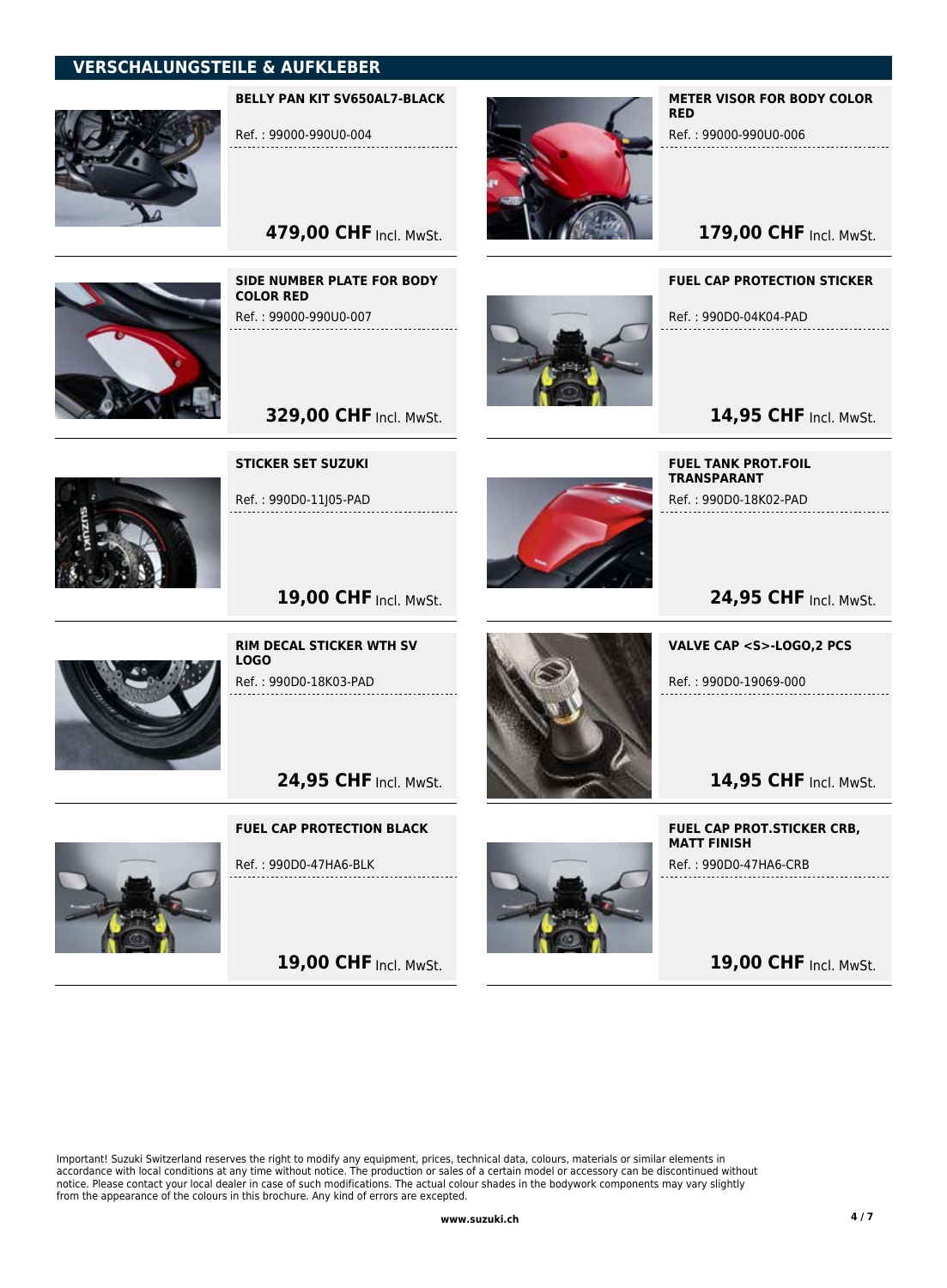

FELGENDEKORSATZ, FÜR 1 FELGE

Ref. : 990D0-WHEEL-BLU

19,00 CHF Incl. MwSt.



FELGENDEKORSATZ, FÜR 1 FELGE, **ROT** Ref. : 990D0-WHEEL-RD1





FELGENDEKORSATZ, FÜR 1 FELGE

Ref. : 990D0-WHEEL-WHT



FELGENDEKORSATZ, FÜR 1 FELGE

Ref. : 990D0-WHEEL-ORA

19,00 CHF Incl. MwSt.

FELGENDEKORSATZ, FÜR 1 FELGE, DUNKELROT Ref. : 990D0-WHEEL-RD2

19,00 CHF Incl. MwSt.

RIM DECAL SUZU. GSX1250S/FAL5

Ref. : 990D0-WHL02-RD1

24,95 CHF Incl. MwSt.

24,95 CHF Incl. MwSt.

RIM DECAL FOR 1 WHEEL, 17

Ref. : 990D0-WHL03-RD1

INCH



Ref. : 990D0-WHL02-WHT

RIM DECALL SUZUKI

19,00 CHF Incl. MwSt.

24,95 CHF Incl. MwSt.

EVOTECH TAIL TIDY SV650 L6-



Ref. : 999HB-ESTR0-317

179,00 CHF Incl. MwSt.

SICHERHEITSAUSRÜSTUNG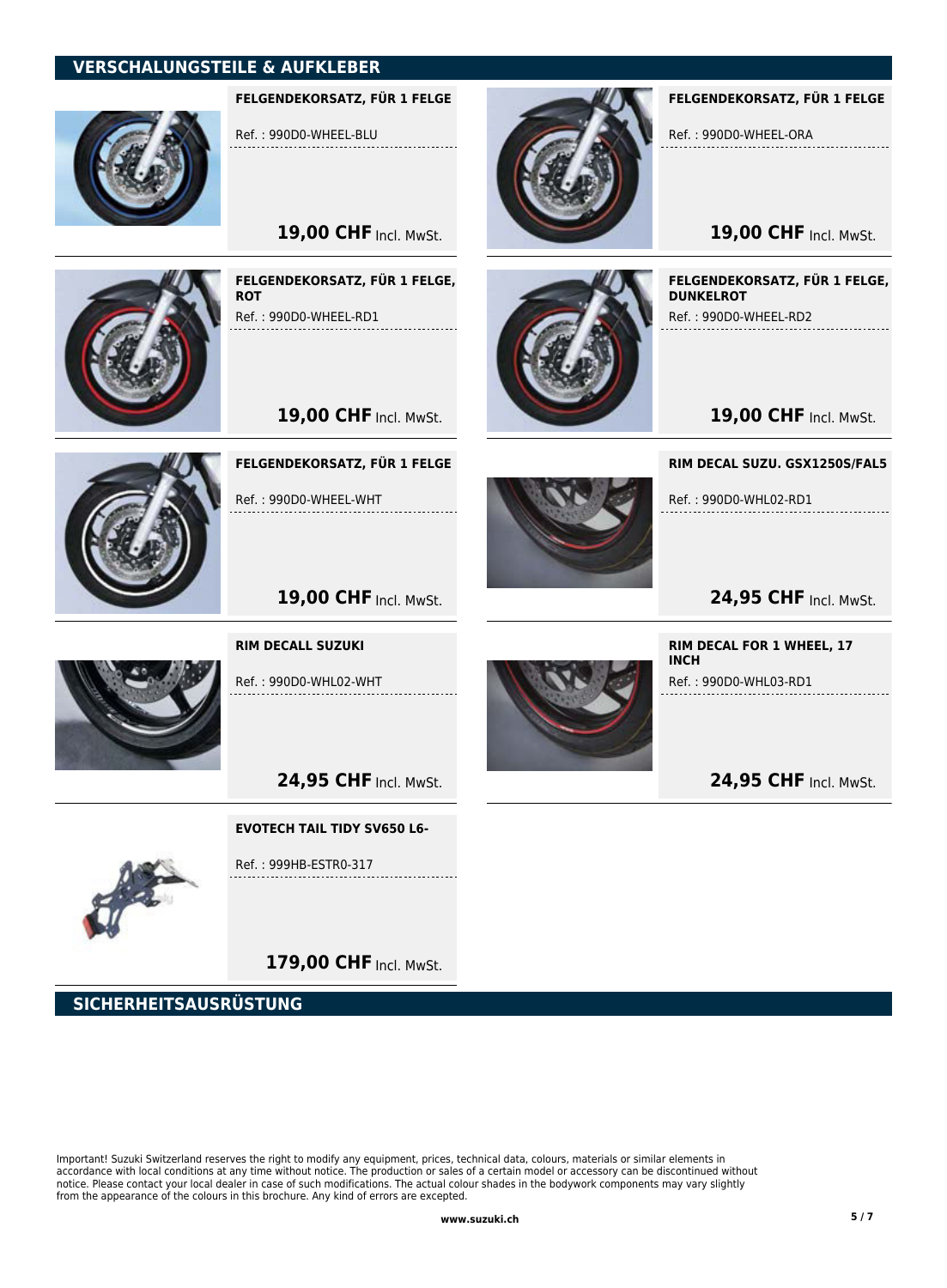## SICHERHEITSAUSRÜSTUNG



#### FUEL CAP PROTECTION STICKER

Ref. : 990D0-04K04-PAD



TANKPAD TRANSPARANT SV650/AL6-

Ref. : 990D0-18K01-PAD

**29,00 CHF Incl. MwSt.** 

FUEL TANK PROT.FOIL TRANSPARANT Ref. : 990D0-18K02-PAD

14,95 CHF Incl. MwSt.



HEEL PLATE PROT.STICKER BLACK

Ref. : 990D0-18K05-PAD . . . . . . . . . . . . . . .

**34,95 CHF Incl. MwSt.** 

FRAME SLIDER SET SV650AL7-



**329,00 CHF Incl. MwSt.** 

Ref. : 990D0-18K40-000

24,95 CHF Incl. MwSt.



TANKPAD BLACK SV650/AL6-

Ref. : 990D0-18KA1-PAD

FIRST AID KIT WITH WARNING

Ref. : 990D0-FST01-KIT

VEST

**29,00 CHF Incl. MwSt.** 

14,95 CHF Incl. MwSt.



FUEL CAP PROT.STICKER CRB, MATT FINISH

Ref. : 990D0-47HA6-CRB

19,00 CHF Incl. MwSt.



U-LOCK

Ref. : 990D0-SIL16-270

**99,00 CHF Incl. MwSt.** 



TOP BLOCK SUZUKI SV650 **SLIDERS** Ref. : 999DI-RLS35

289,00 CHF Incl. MwSt.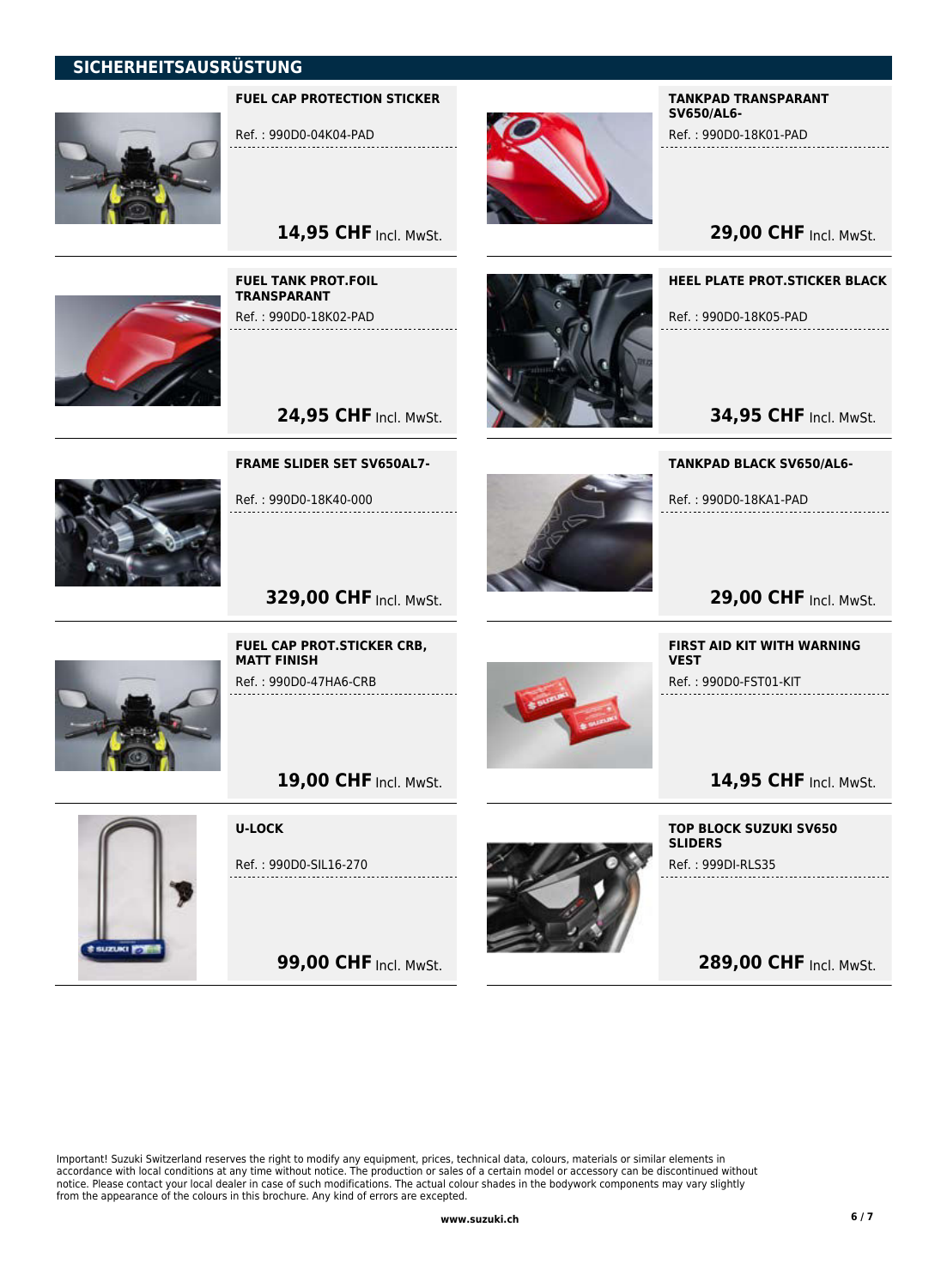## SICHERHEITSAUSRÜSTUNG

#### ALARMANLAGE DEF COM 3



Ref. : 990D0-ALARM-000

## 159,00 CHF Incl. MwSt.

## BELEUCHTUNG & ELEKTRONIK



LED TURNSIGNAL SET 4PCS SV650

Ref. : 99000-99008-130



NAVI. BRACKET W. DAMPING SYSTEM 22.2MM

Ref. : 990D0-28KNB-000

89,00 CHF Incl. MwSt.

249,00 CHF Incl. MwSt.



**CHARGER** Ref. : 990D0-OPTI1-CAB

CONNECT. CABLE BATTERY



BATTERY CHARGER

Ref. : 990D0-OPTIM-MB3

# 89,00 CHF Incl. MwSt.

## 14,95 CHF Incl. MwSt.

PACK ZÜBEHÖR



KIT ROYSTER BAGS & CARRIER SV650L7~ Ref. : KITROYSTERBAGSSV650

469,00 CHF Incl. MwSt.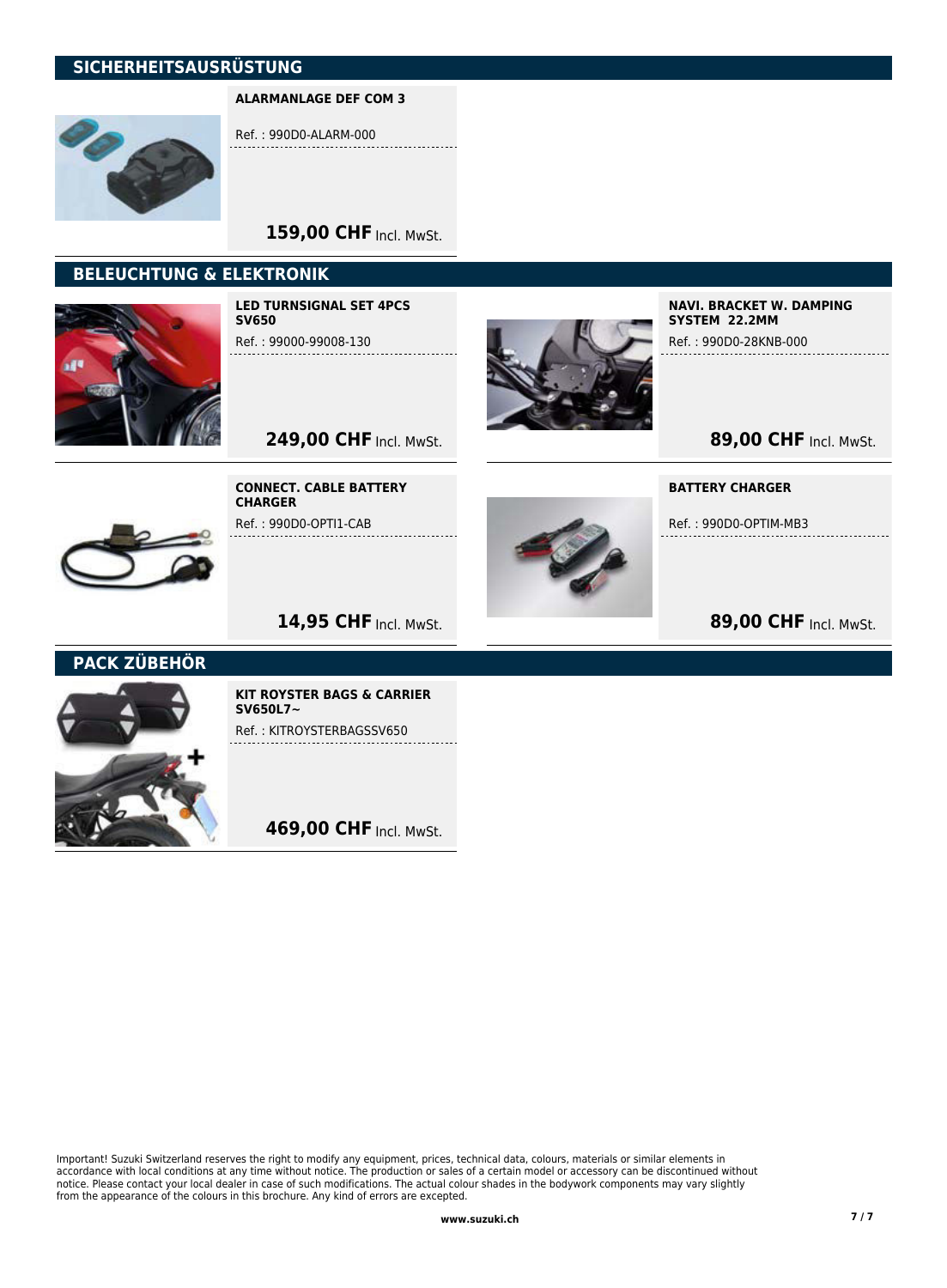#### SUZUKI ROYSTER BAG SET



Ref. : 999HB-6406200001

259,00 CHF Incl. MwSt.



HEPCO XPLORER SIDECASE/CARRIER SET DL650 Ref. : 999HB-65135280022004

1 389,00 CHF Incl. MwSt.



DL650 L2~ Ref. : KITROYSTERBAGSDL650

KIT ROYSTER BAGS & CARRIER



Image non disponible **Beeld niet beschikbaar** 

SUZUKI

mesofre

HEPCO & BECKER TOPCASE CARRIER DL650 L2~

Ref. : 999HB-65035280101

RVS KOFFERREK DL650

Ref. : 999HB-66135280022

**419,00 CHF Incl. MwSt.** 

149,00 CHF Incl. MwSt.

RINGBEFEST. TANKRUCKSA Ref. : 990D0-04105-000

HEPCO & BECKER XPLORER

SIDECASE LEFT 30

Ref. : 999HB-6102080000



TEXTILE REAR BAG

469,00 CHF Incl. MwSt.

Ref. : 990D0-04195-000

129,00 CHF Incl. MwSt.



HEPCO & BECKER XPLORER SIDECASE RIGHT 30 Ref. : 999HB-6102090000

369,00 CHF Incl. MwSt.



HEPCO & BECKER XPLORER SIDECASE LEFT 40 Ref. : 999HB-6102100000

**369,00 CHF Incl. MwSt.** 

369,00 CHF Incl. MwSt.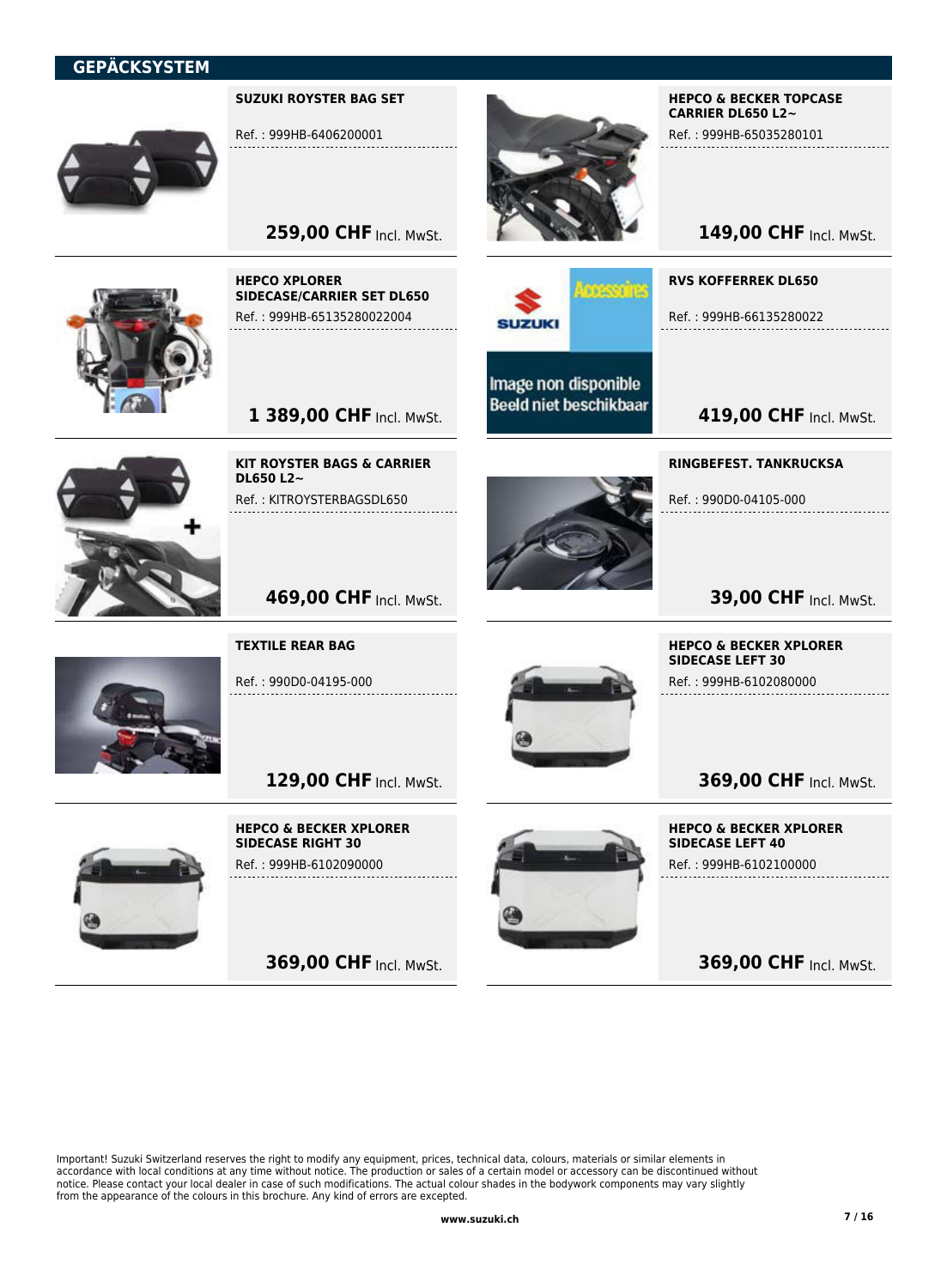

HEPCO&BECKER XPLORER SIDECASE 40L BL.LH

Ref. : 999HB-6102150001

**389,00 CHF Incl. MwSt.** 

**389,00 CHF Incl. MwSt.** 

179,00 CHF Incl. MwSt.

HEPCO & BECKER CYLINDER

SET(6)/KEY(2) Ref. : 999HB-720131

HEPCO&BECKER ALU XPLORER

Ref. : 999HB-6102170001

HEPCO&BECKER TOPCASE CARRIER DL650/XT L7 Ref. : 999HB-65535340101

TC45 BL



#### HEPCO&BECKER XPLORER SIDECASE 40L BL.RH

Ref. : 999HB-6102160001

**389,00 CHF Incl. MwSt.** 

H&B SIDECASE CARRIER DL650/XT L7

Ref. : 999HB-65035340001

279,00 CHF Incl. MwSt.

BACKREST XPLORER TC45 ALU

Ref. : 999HB-700315



89,00 CHF Incl. MwSt.

#### MAGNET TANKBAG 14-19 LITER

Ref. : 990D0-04171-000

159,00 CHF Incl. MwSt.

Image non disponible **Beeld niet beschikbaar** 

**SUZUKI** 

**49,00 CHF Incl. MwSt.** 

CARRIER PL. TC/TB DL650AL2 YMC Ref. : 990D0-11J02-060

129,00 CHF Incl. MwSt.



LOCK SET FOR ALU CASES 2PC

Ref. : 990D0-ALLOK-0A2

19,00 CHF Incl. MwSt.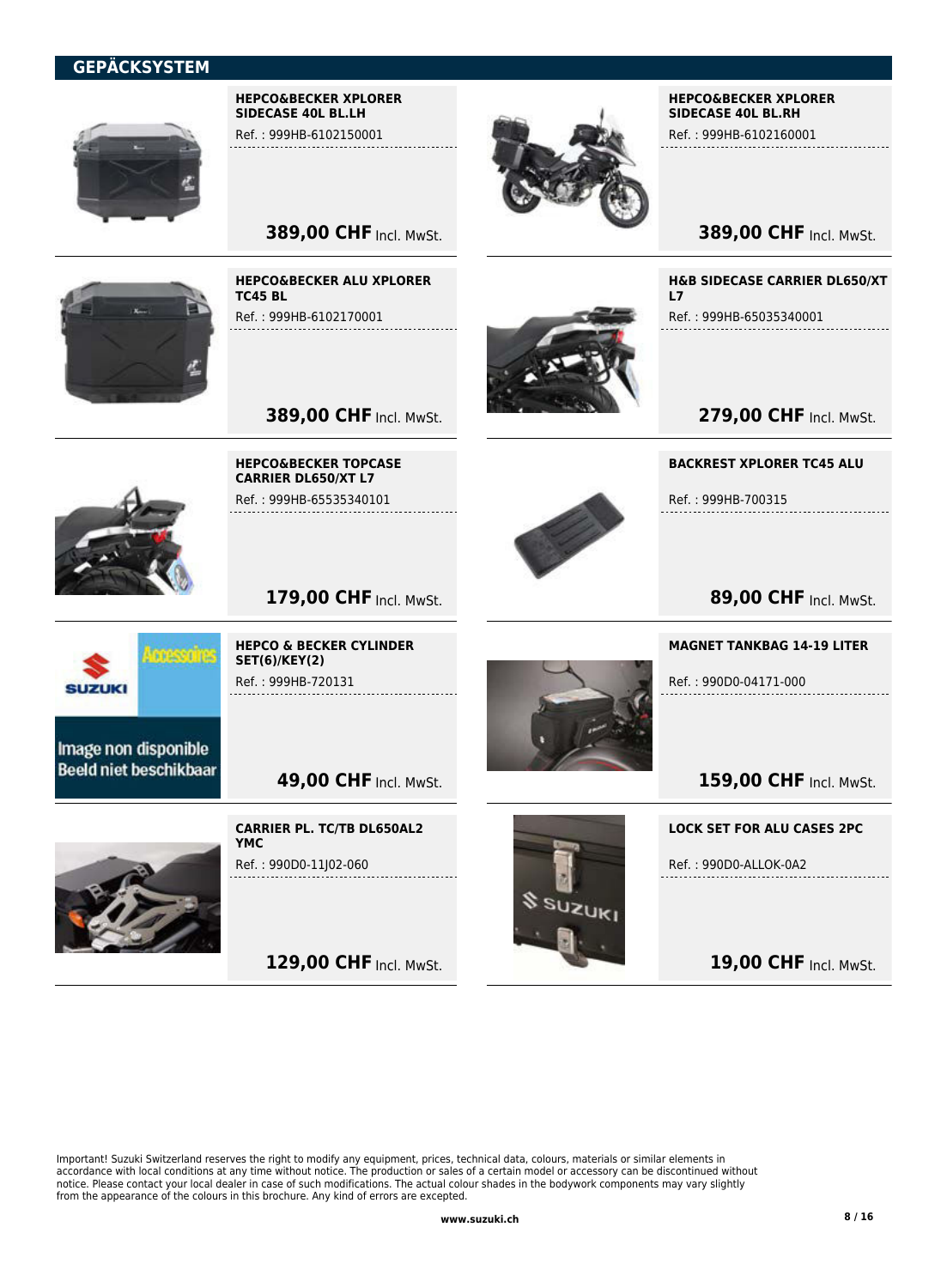

BACKREST TC ALU-PRO

Ref. : 990D0-ALTCE-005



XPLORER SIDECASE R 40L

Ref. : 999HB-6102110001

369,00 CHF Incl. MwSt.

Image non disponible **Beeld niet beschikbaar** 

> HEPCO & BECKER XPLORER TOPCASE 45 L Ref. : 999HB-6102120000



**379,00 CHF Incl. MwSt.** 

44,95 CHF Incl. MwSt.

## KOMFORT & ERGONOMIE



HIGH SEAT (+35MM) COLOR:GRAY Ref. : 45100-31J80-BKK



HIGH SEAT (+35MM) COLOR:YELLOW Ref. : 45100-31J80-BKL

239,00 CHF Incl. MwSt.



239,00 CHF Incl. MwSt.

MIRROR EXTENSION SET DL1000AL4 Ref. : 990D0-11JME-010



WIDER OFF ROAD FOOTREST

Ref. : 990D0-28K10-000

## 279,00 CHF Incl. MwSt.

SEAT ASSY (HIGH)

Ref. : 45100-11J60-KCJ

239,00 CHF Incl. MwSt.

SEAT ASSY (LOW)

**74,95 CHF Incl. MwSt.** 



Ref. : 45100-11J50-KCJ

239,00 CHF Incl. MwSt.

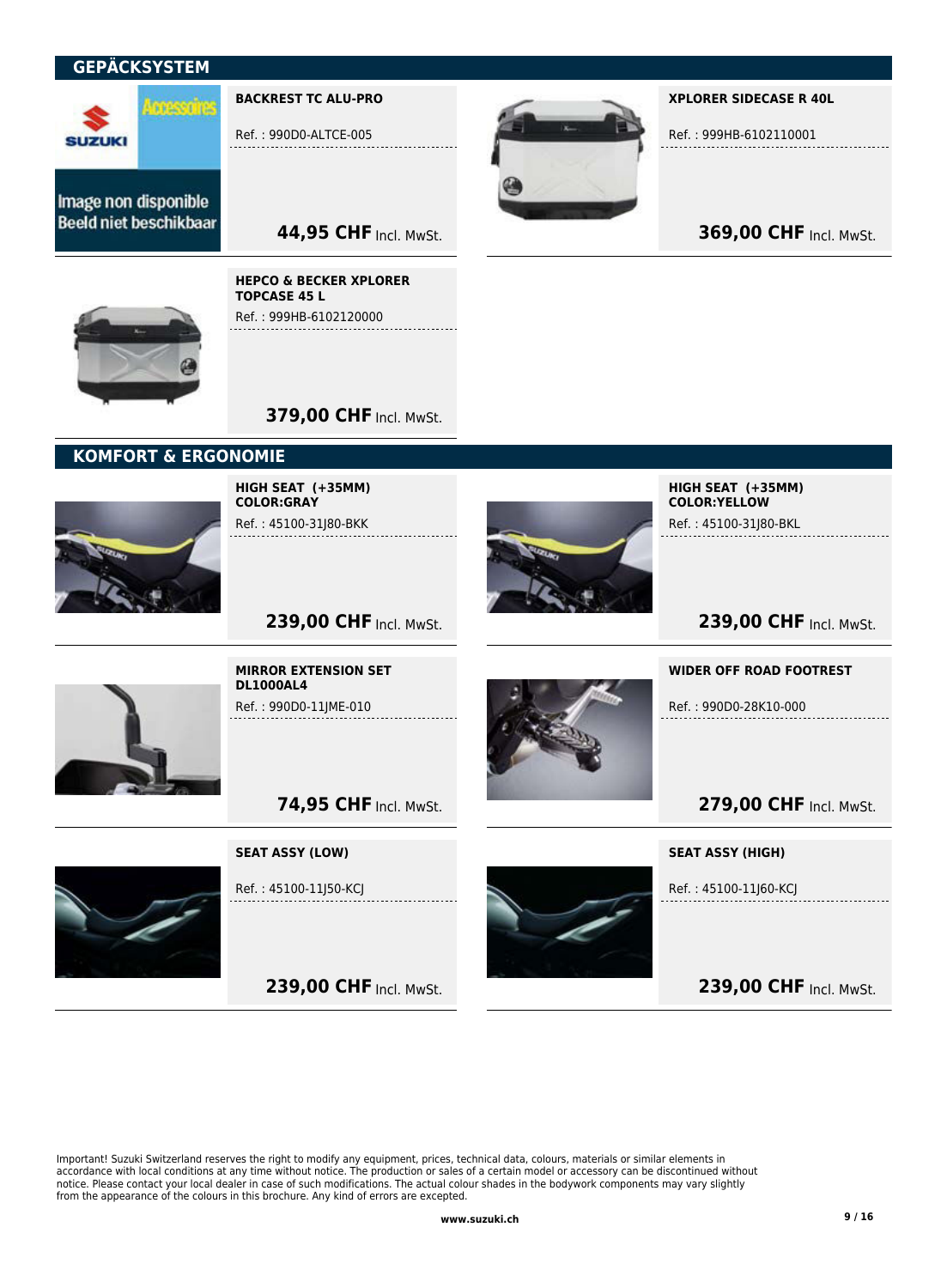meadu

#### GEL SEAT DL650A L2-L3

Ref. : 990A0-62000-000

429,00 CHF Incl. MwSt.

**4,00 CHF Incl. MwSt.** 

VARIO SCREEN MOUNTING KIT

Ref. : 990D0-11J50-MTG



#### VAR.TOURINGSCR. CLEAR DL650AL2

Ref. : 990D0-11J50-CLE

159,00 CHF Incl. MwSt.

#### SIDE STAND EXTENSION PLATE

Ref. : 990D0-11J20-000

**79,00 CHF Incl. MwSt.** 



Image non disponible **Beeld niet beschikbaar** 

**SUZUKI** 

STAND SET. CENTER

Ref. : 42100-06870



NAVI BRACK. QUICK REL GSR750L1 Ref. : 990D0-08JNB-000

**99,00 CHF Incl. MwSt.** 

## **329,00 CHF Incl. MwSt.**

## SERVICE & PFLEGE



Ref. : 990D0-OPTIM-MB3

89,00 CHF Incl. MwSt.

19,00 CHF Incl. MwSt.

## VERSCHALUNGSTEILE & AUFKLEBER



STICKER SET SUZUKI

Ref. : 990D0-11J05-PAD



CLUTCH COVER PROTECTION **STICKER** Ref. : 990D0-18K07-PAD

19,00 CHF Incl. MwSt.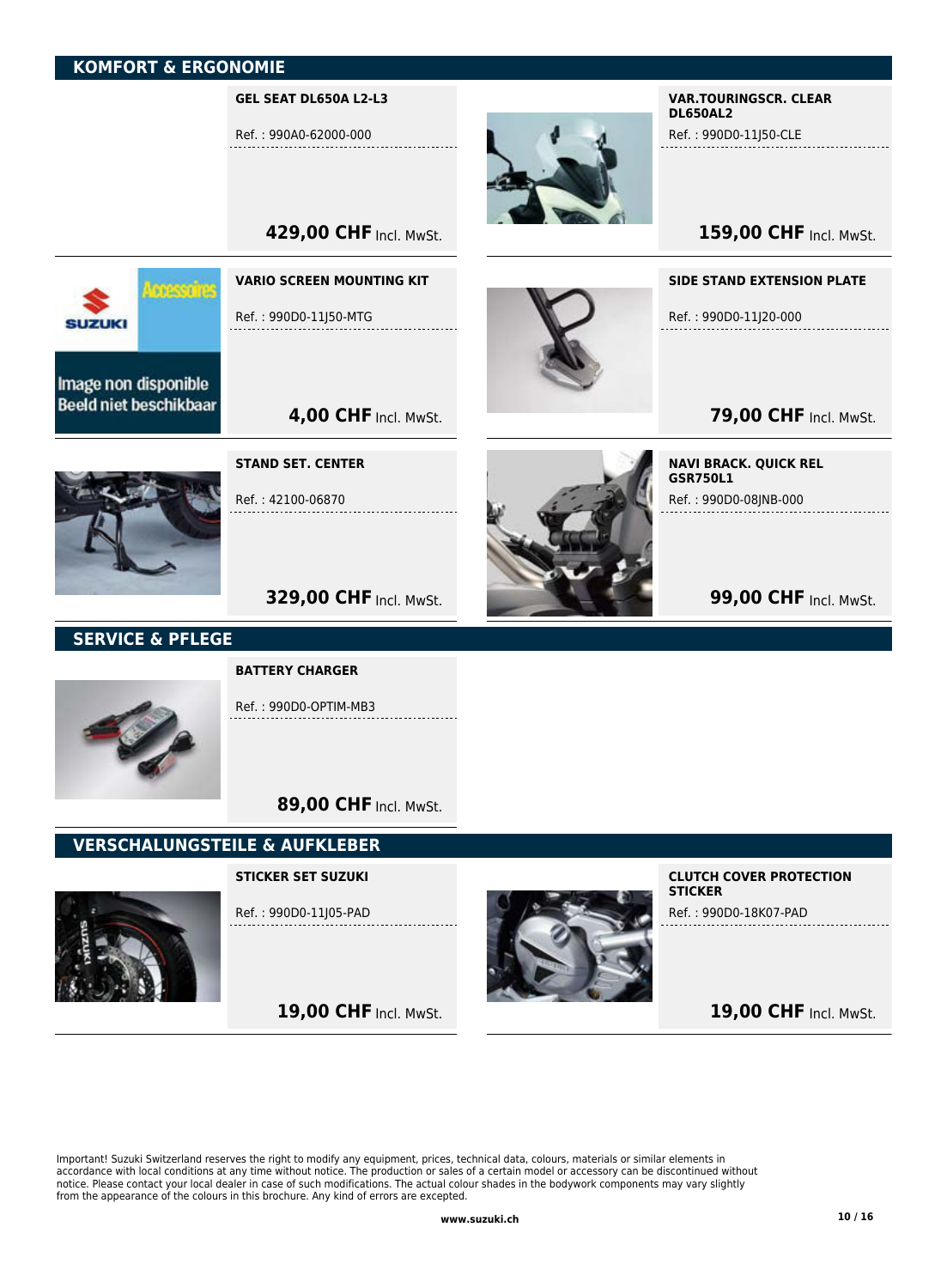

WHEEL DECAL SMALL GREY

Ref. : 990D0-WHL04-GRY



| 19,00 CHF Incl. MwSt. |  |
|-----------------------|--|
|                       |  |

WHEEL DECAL SMALL WHITE

Ref. : 990D0-WHL04-WHT

FUEL CAP PROTECTION STICKER

Ref. : 990D0-04K04-PAD

Ref. : 990D0-11J00-032

19,00 CHF Incl. MwSt.



#### WHEEL DECAL SMALL RED

Ref. : 990D0-WHL04-RED

19,00 CHF Incl. MwSt.

#### WHEEL DECAL SMALL YELLOW

Ref. : 990D0-WHL04-YEL

19,00 CHF Incl. MwSt.

ACCESSORY BAR DL650AL2- YMC

Ref. : 990D0-11J00-031

249,00 CHF Incl. MwSt.

FUEL TANK PROTECTION FOIL,TRANSP,2PCS

Ref. : 990D0-11J03-PAD

## 14,95 CHF Incl. MwSt.

14,95 CHF Incl. MwSt.

ACCESSORY BAR DL650AL2- BLK

249,00 CHF Incl. MwSt.

#### TANK PROTECTION FOIL (RED)

Ref. : 990D0-11JA3-PAD

24,95 CHF Incl. MwSt.



DECOR STICKER KIT

Ref. : 990D0-11JA4-PAD

**59,00 CHF Incl. MwSt.** 

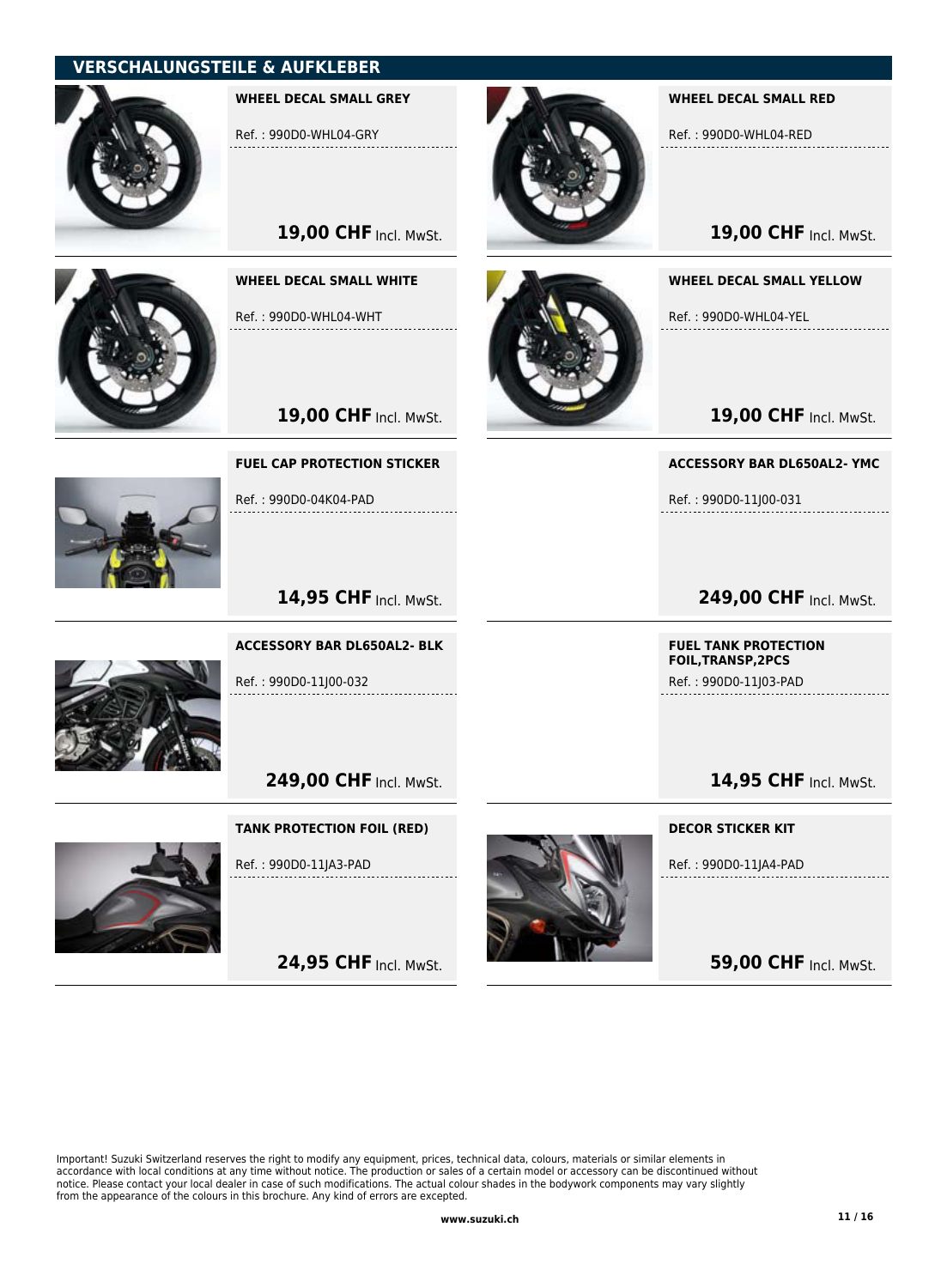

resorte

TANK PROTECTION FOIL (BLACK)

Ref. : 990D0-11JB3-PAD

24,95 CHF Incl. MwSt.



THESE THE

mas fr

**SUZUKI** 

**SUZUKI** 

Image non disponible

**Beeld niet beschikbaar** 

Image non disponible

**Beeld niet beschikbaar** 

| BAR                   |  |  |  |  |  |
|-----------------------|--|--|--|--|--|
| Ref.: 990D0-11JCB-031 |  |  |  |  |  |
|                       |  |  |  |  |  |
|                       |  |  |  |  |  |
|                       |  |  |  |  |  |
|                       |  |  |  |  |  |
| 94,95 CHF Incl. MwSt. |  |  |  |  |  |
|                       |  |  |  |  |  |
|                       |  |  |  |  |  |

CROSSBINDER + CLAMPS ACC

FRAME PROTECTION STICKER Ref. : 990D0-11JFP-BLK

19,00 CHF Incl. MwSt.

LH BRACKET ACC BAR BLK Ref. : 990D0-11JLH-032

159,00 CHF Incl. MwSt. RH BRACKET ACC BAR Ref. : 990D0-11JRH-031

129,00 CHF Incl. MwSt.



Image non disponible

**Beeld niet beschikbaar** 

**SUZUKI** 

**BOOKS OF** 

FUEL TANK DECAL DL650 L5

Ref. : 990D0-11JB4-PAD

**59,00 CHF Incl. MwSt.** 

**94,95 CHF Incl. MwSt.** Ref. : 990D0-11JCB-032

LH BRACKET ACC BAR

Ref. : 990D0-11JLH-031

**Beeld niet beschikbaar** 129,00 CHF Incl. MwSt.

MOUNTING SET ACC BAR

Ref. : 990D0-11JMT-031

mesofra **SUZUKI** 

Image non disponible

Image non disponible **Beeld niet beschikbaar** 

**SUZUKI** 

meade

RH BRACKET ACC BAR BLK

Ref. : 990D0-11JRH-032

Image non disponible **Beeld niet beschikbaar** 

159,00 CHF Incl. MwSt.

**69,00 CHF Incl. MwSt.**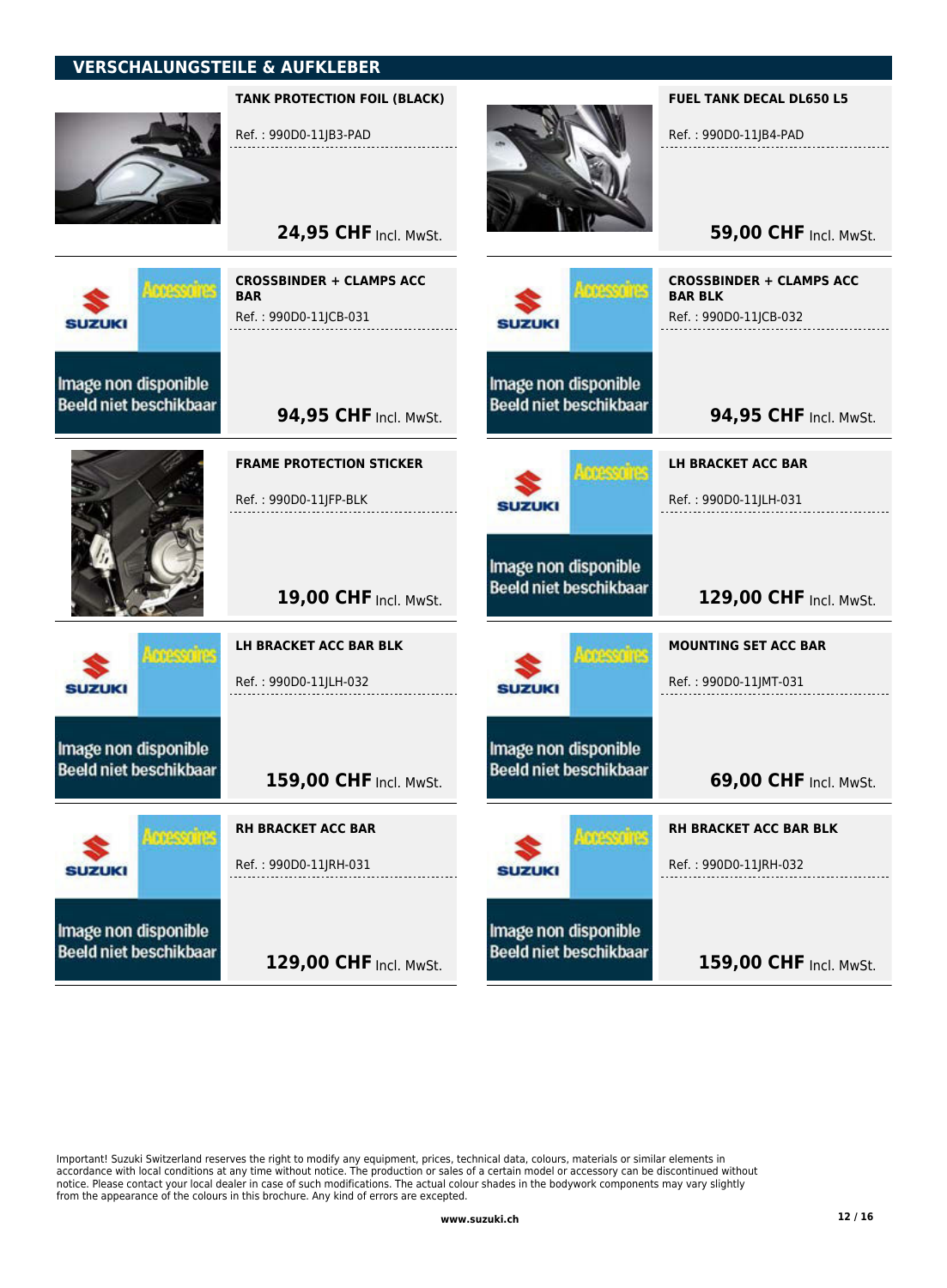#### TANK PAD BLACK



Ref. : 990D0-11JTP-001

29,00 CHF Incl. MwSt.

#### SICHERHEITSAUSRÜSTUNG



FUEL CAP PROTECTION STICKER

Ref. : 990D0-04K04-PAD

ACCESSORY BAR DL650AL2- YMC

Ref. : 990D0-11J00-031

249,00 CHF Incl. MwSt.



14,95 CHF Incl. MwSt.

249,00 CHF Incl. MwSt.

FUEL TANK PROTECTION FOIL,TRANSP,2PCS Ref. : 990D0-11J03-PAD



WIRING HARNESS FOR ALARM KIT

Ref. : 990D0-11J00-ALM

64,95 CHF Incl. MwSt.

TANK PROTECTION FOIL (RED)

Ref. : 990D0-11JA3-PAD

14,95 CHF Incl. MwSt.

#### TANK PROTECTION FOIL (BLACK)



Ref. : 990D0-11JB3-PAD

24,95 CHF Incl. MwSt.



FUEL TANK DECAL DL650 L5

24,95 CHF Incl. MwSt.

Ref. : 990D0-11JB4-PAD

**59,00 CHF Incl. MwSt.**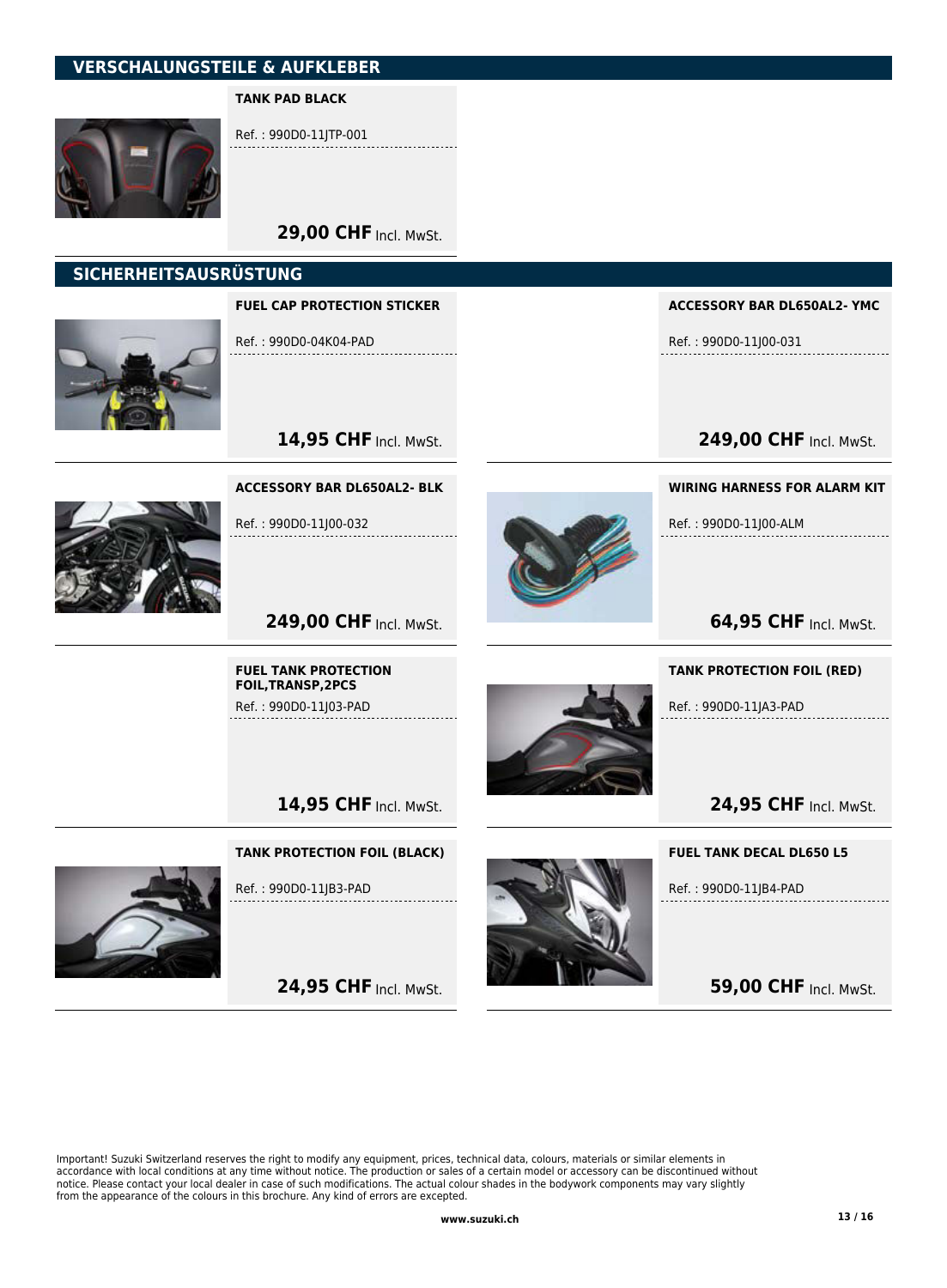## SICHERHEITSAUSRÜSTUNG

I

|                                                       | <b>FRAME PROTECTION STICKER</b><br>Ref.: 990D0-11JFP-BLK | <b>FILENDIE</b><br><b>SUZUKI</b>                      | <b>LH BRACKET ACC BAR</b><br>Ref.: 990D0-11JLH-031     |
|-------------------------------------------------------|----------------------------------------------------------|-------------------------------------------------------|--------------------------------------------------------|
|                                                       | 19,00 CHF Incl. MwSt.                                    | Image non disponible<br><b>Beeld niet beschikbaar</b> | 129,00 CHF Incl. MwSt.                                 |
| meadre<br><b>SUZUKI</b>                               | LH BRACKET ACC BAR BLK<br>Ref.: 990D0-11JLH-032          | <b>THEMILIE</b><br><b>SUZUKI</b>                      | <b>MOUNTING SET ACC BAR</b><br>Ref.: 990D0-11JMT-031   |
| Image non disponible<br>Beeld niet beschikbaar        | 159,00 CHF Incl. MwSt.                                   | Image non disponible<br><b>Beeld niet beschikbaar</b> | 69,00 CHF Incl. MwSt.                                  |
| <b>TOESSO'NE</b><br><b>SUZUKI</b>                     | <b>RH BRACKET ACC BAR</b><br>Ref.: 990D0-11JRH-031       | <b>THEYOT</b><br><b>SUZUKI</b>                        | <b>RH BRACKET ACC BAR BLK</b><br>Ref.: 990D0-11JRH-032 |
| Image non disponible<br><b>Beeld niet beschikbaar</b> | 129,00 CHF Incl. MwSt.                                   | Image non disponible<br><b>Beeld niet beschikbaar</b> | 159,00 CHF Incl. MwSt.                                 |
|                                                       | <b>TANK PAD BLACK</b>                                    |                                                       | <b>ALARMANLAGE DEF COM 3</b>                           |
|                                                       | Ref.: 990D0-11JTP-001                                    |                                                       | Ref.: 990D0-ALARM-000                                  |
|                                                       | 29,00 CHF Incl. MwSt.                                    |                                                       | 159,00 CHF Incl. MwSt.                                 |
|                                                       | <b>CARTERPLAAT DL650 L2</b>                              |                                                       | <b>FIRST AID KIT WITH WARNING</b><br><b>VEST</b>       |
|                                                       | Ref.: 999HB-81035280101                                  |                                                       | Ref.: 990D0-FST01-KIT                                  |
|                                                       |                                                          |                                                       |                                                        |
|                                                       | 239,00 CHF Incl. MwSt.                                   |                                                       | 14,95 CHF Incl. MwSt.                                  |

BELEUCHTUNG & ELEKTRONIK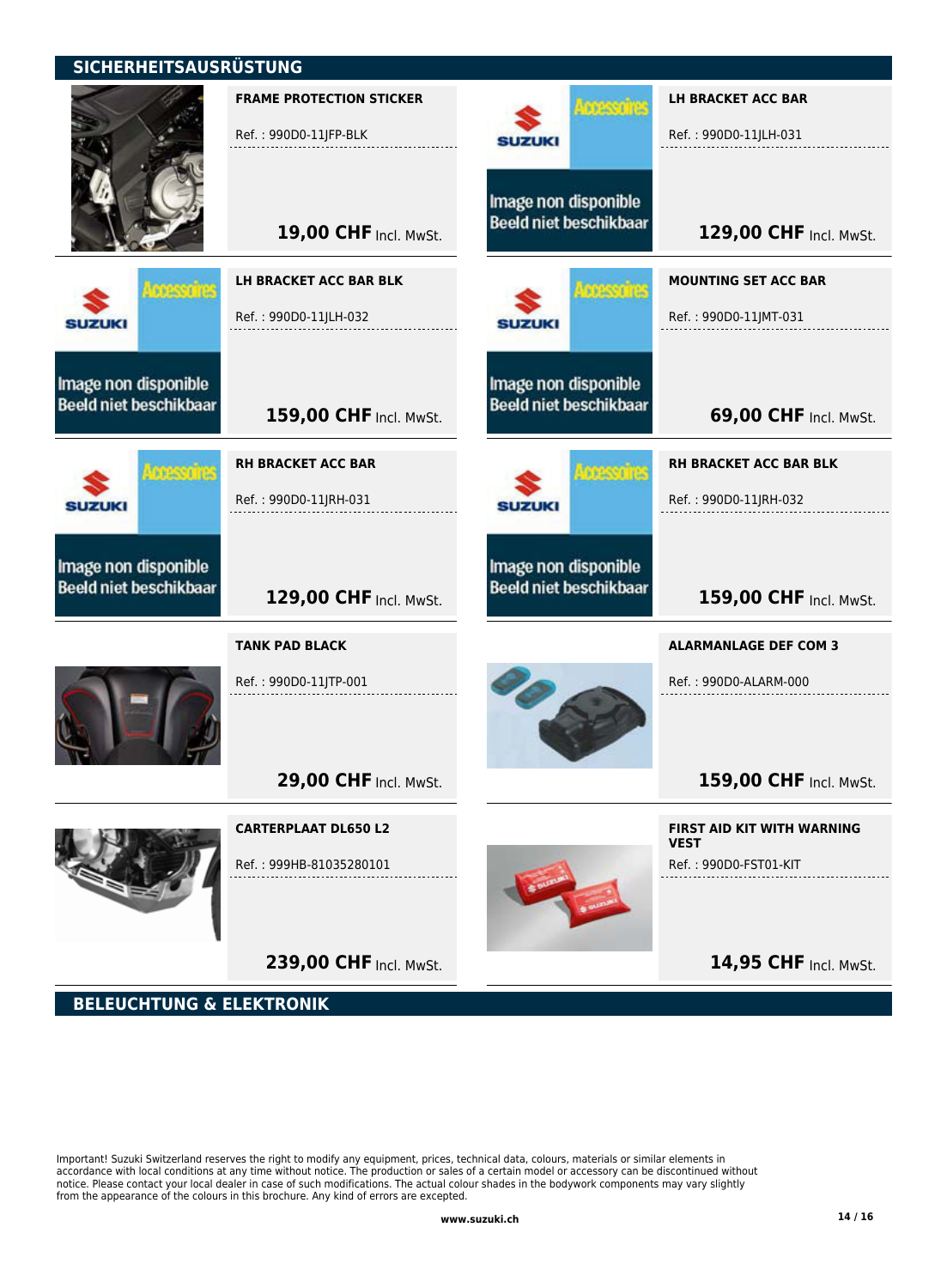## BELEUCHTUNG & ELEKTRONIK



#### LED FOG LIGHT SET

Ref. : 99000-990D2-213



#### LED TURNSIGNAL SET DL650-4PCS

Ref. : 99000-99008-110

249,00 CHF Incl. MwSt.

# **569,00 CHF Incl. MwSt.**



Ref. : 99000-990D2-203

LED FOG LAMP SET



WIRING HARNESS FOR ALARM KIT

Ref. : 990D0-11J00-ALM . . . . . . . . . . . . . . . .

**64,95 CHF Incl. MwSt.** 



BATTERY CHARGER

Ref. : 990D0-OPTIM-MB3



NAVI BRACK. QUICK REL GSR750L1 Ref. : 990D0-08JNB-000

**99,00 CHF Incl. MwSt.** 

89,00 CHF Incl. MwSt.

**559,00 CHF Incl. MwSt.** 

## PACK ZÜBEHÖR



Ref. : 990D0-DLALS-IDE



#### TOPCASE KIT ALU DL650A L2

Ref. : 990D0-DLALU-TOP

**590,00 CHF Incl. MwSt.** 

# PREMIUM TC KIT DL650 L2

Ref. : 990D0-DLHUB-TOP

498,00 CHF Incl. MwSt.

PREMIUM SIDE CASE SET DL650 L2

Ref. : 990D0-DLHBS-IDE

1 390,00 CHF Incl. MwSt.



1 146,81 CHF Incl. MwSt.